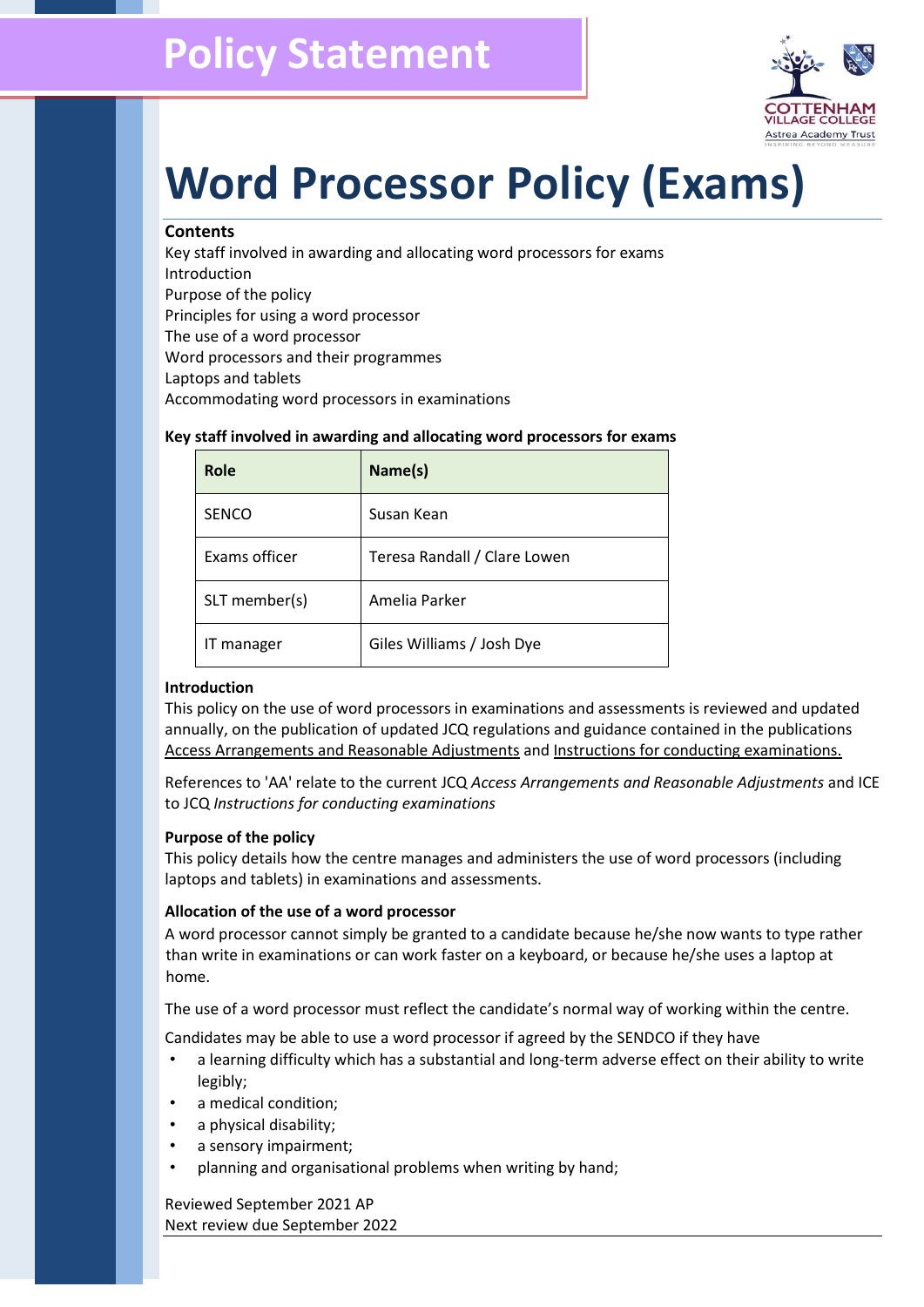

• Illegible and incomprehensible handwriting

The only exceptions to the above would be a temporary injury or impairment, or a diagnosis of a disability or manifestation of an impairment relating to an existing disability arising after the start of the course.

#### **Centre specific processes for allocating a word processor access arrangement**

- If a student has a physical disability or a visual disability requiring use of a word processor, these students are provided with chrome books / laptops/ iPads for use in lessons.
- Students are assessed by a fully qualified tester who assesses the students handwriting and need for a word processor. These students will have been previously identified by staff as possibly needing this access arrangement with evidence collected.
- The 'normal way of working' for exam candidates, as directed by the head of centre is that candidates handwrite their exams. An exception to this is where a candidate may have an approved access arrangement in place, for example the use of a scribe/speech recognition or where the SENCO has deemed that the use of a word processor is a suitable access arrangement.

#### **Principles for using a word processor**

Cottenham Village College complies with JCQ *Adjustments for candidates with disabilities and learning difficulties* regulations and guidance as follows:

- Provides a word processor with the spelling and grammar check facility/predictive text disabled (switched off) where it is a candidate's normal way of working.
- Only grants the use of a word processor to a candidate if it is appropriate to their needs. For example, the quality of language significantly improves because of using a word processor due to problems with planning and organisation when writing by hand. The above also extends to the use of electronic braillers and tablets.
- Provides access to word processors to candidates in non-examination assessment components as standard practice unless prohibited by the specification.
- Allows candidates to use a word processor in an examination to type certain questions, i.e. those requiring extended writing, and handwrite shorter answers.
- Are also aware that examinations which have a significant amount of writing, as well as those that place a greater demand on the need to organise thought and plan extended answers, are those where candidates will frequently need to type. Examinations which require more simplistic answers are often easier to handwrite within the answer booklet. The candidate avoids the difficulty of visually tracking between the question paper and screen.
- In all cases, ensures that a word processor cover sheet (Form 4) is completed and included with each candidate's typed script (according to the instructions issued by the individual awarding body).
- Does not simply grant the use of a word processor to a candidate because he/she prefers to type rather than write or can work faster on a keyboard, or because he/she uses a laptop at home.

#### **Word processors and their programmes**

Cottenham Village College complies with current ICE regulations in that

- Word processors are used as a type-writer, not as a database, although standard formatting software is acceptable.
- Word processors have been cleared of any previously stored data, as must any portable storage medium.

Reviewed September 2021 AP Next review due September 2022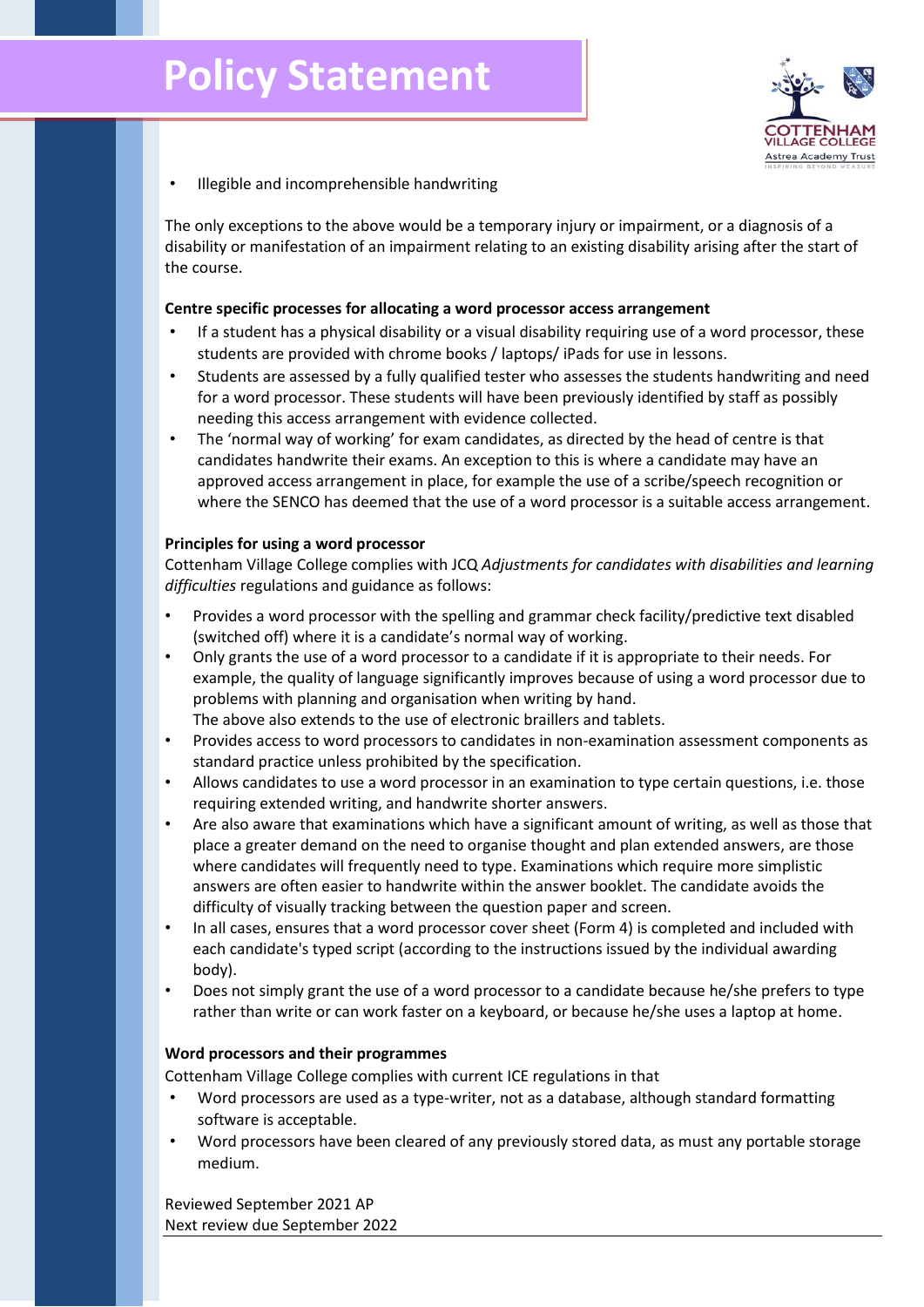## **Policy Statement**



- An unauthorised memory stick is not permitted for use by a candidate.
- Where required, candidates are provided with a memory stick, which has been cleared of any previously stored data, and are encrypted, by a nominated member of centre staff.
- Word processors are in good working order at the time of the examination.
- Word processors are accommodated in such a way that other candidates are not disturbed and cannot read the screen.
- Word processors are either connected to a printer so that a script can be printed off or have the facility to print from a portable storage medium.
- Documents are printed after the examination is over.
- Candidates are present to verify that the work printed is their own.
- Word processed scripts are inserted in/attached to any answer booklet which contains some of the answers (and according to instructions issued by the individual awarding body).
- Word processors are used to produce scripts under secure conditions, and if they are not then the centre is aware that they may be refused by the awarding body.
- Word processors are not used to perform skills which are being assessed.
- Word processors are not connected to an intranet or any other means of communication.
- Candidates are not given access to other applications such as a calculator (where prohibited in the examination), spreadsheets etc when using a word processor.
- Graphic packages or computer aided design software is not included on a word processor unless permission has been given to use these.
- Predictive text software or an automatic spelling and grammar check is disabled unless the candidate has been permitted a scribe or is using voice recognition technology (the script must have a completed scribe cover sheet included), or the awarding body's specification permits the use of automatic spell checking.
- Voice recognition technology is not included on word processors unless the candidate has permission to use a scribe or relevant software. Word processors are not used on the candidate's behalf by a third party unless the candidate has permission to use a scribe.

#### **Centre specific processes for using word processors**

Students have an exam specific log on, this limits the use of a word processor to word pad only. The student cannot access these at any other time.

#### **Laptops and tablets**

Cottenham Village College further complies with ICE instructions by ensuring:

- All laptops, if used are checked before the candidate's examination(s).
- Word processor candidates use exam only laptops, without internet connection with a mains connection.
- Candidates are reminded that their centre number, candidate number and the unit/component code must appear on each page as a header or footer.
- Candidates using WordPad software (which do not allow for the insertion of a header or footer) are instructed to handwrite their details as a header or footer once they have finished the examination and printed off their typed script; candidates are also supervised to ensure that they are solely performing this task and not re-reading their answers or amending their work in any way.
- Candidates are instructed to manually number each page.

Reviewed September 2021 AP Next review due September 2022